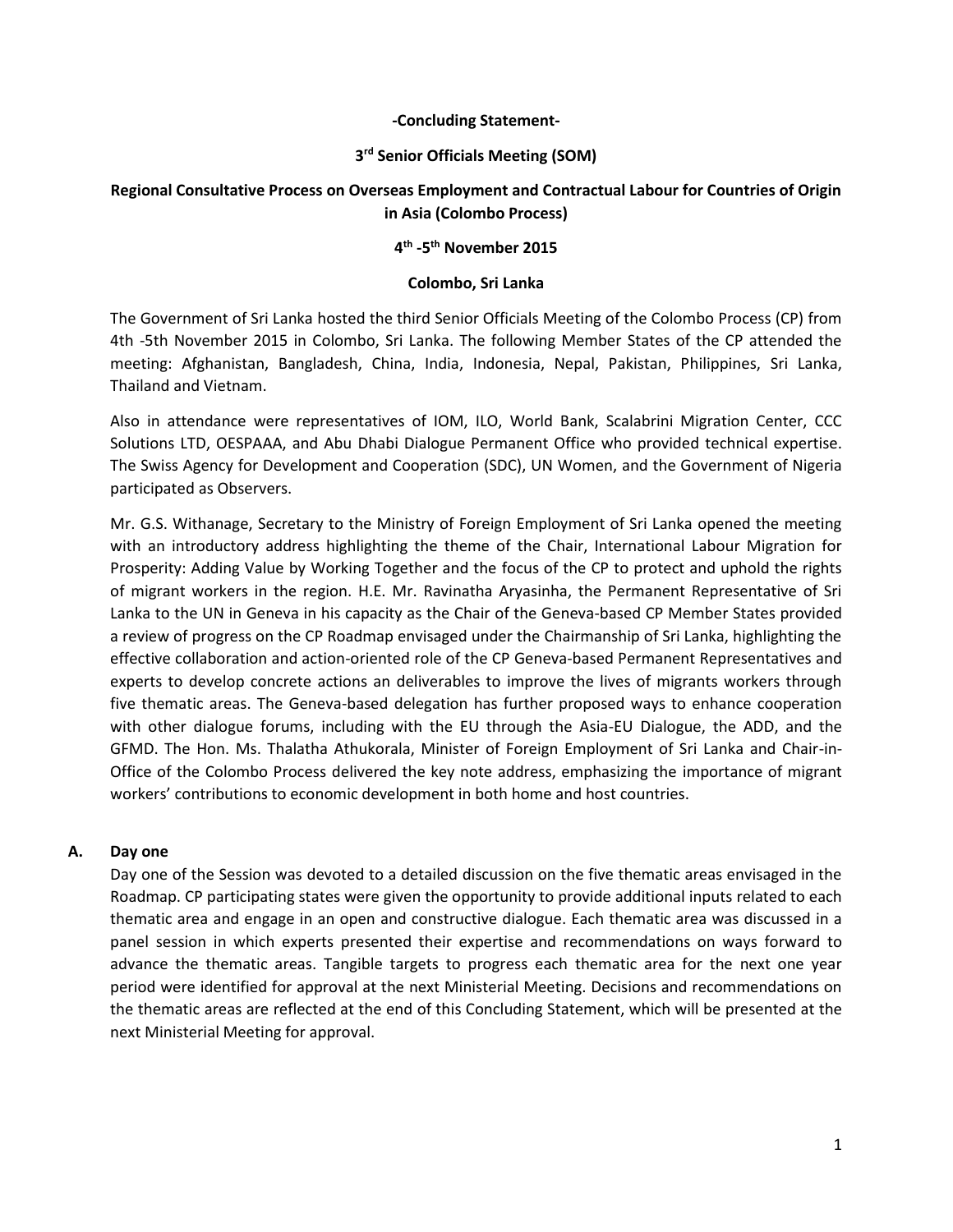#### **Session I: Progress on the Five Thematic Areas of the Colombo Process Roadmap**

#### **1) Skills and Qualification Recognition Process**

This session provided an overview on the progress of the pilot project on skills and qualification recognition, shared experiences and lessons learnt from other initiatives regarding skills and qualification recognition, and identified priority sectors. The ensuing discussion brought up how CP countries can develop national competency standards that satisfy destination countries' requirements. The ILO's Regional Model Competency Standards was introduced as an applicable model for the CP to consider as it sets the skills required in an occupation and the units within it. The SDC-funded component of the CP Project implemented by ILO looks at addressing enhanced recognition of skills and reduce vulnerability of Sri Lankan construction workers in selected GCC countries. The ADD pilot project has a complementary approach to research and test skills certification and training as a means for better recruitment and employment of migrant workers in selected occupations.

#### **2) Fostering ethical recruitment**

This session provided an overview of the current initiatives on fair and ethical recruitment and identified priorities and areas that need to be addressed by government regulators. CP members discussed the role that the recruitment industry and employers can play in promoting ethical recruitment, and OESP-AAA further explained their role in representing recruiters in this regard. The ADD research study proposal which was endorsed at the ADD Ministerial Conference in Kuwait in 2014 on unethical recruitment channels from India and Nepal to UAE was viewed as complementary to this thematic area. Practical next steps were identified, including the setting up of an expert Thematic Working Group comprised of CP officials. The IOM's International Recruitment Integrity System (IRIS) and ILO's Fair Recruitment Initiative were cited as relevant systems to strengthen ethical recruitment practices through a multi-stakeholder approach.

#### **3) Effective pre-departure orientation and empowerment**

This session provided an update on the progress of the development of the Comprehensive Information Orientation Programme (CIOP) and introduced labour migration and health as an integral part of pre-departure orientation (PDO). The importance of addressing the health and wellbeing of migrant workers throughout the migration cycle was reiterated. The CP members were reminded that the pre-departure phase of the CIOP was endorsed for implementation at the 2nd SOM in October 2015, and is now ready to be implemented through a Thematic Working Group (TWG) to discuss certain deliverables for the Ministerial Meeting. A presentation was made on the results of a comparative mapping of national PDO programmes in CP countries providing the baseline material for the further development of regional modules. CP states were informed that the TWG will be set up and participation is open to all interested CPMS, with funding support for six CP countries to be extended to those with sizeable migration to the Gulf and who maintain an institutionalized PDO programme. Various initiatives of the CP countries in promoting the welfare of migrant workers were discussed.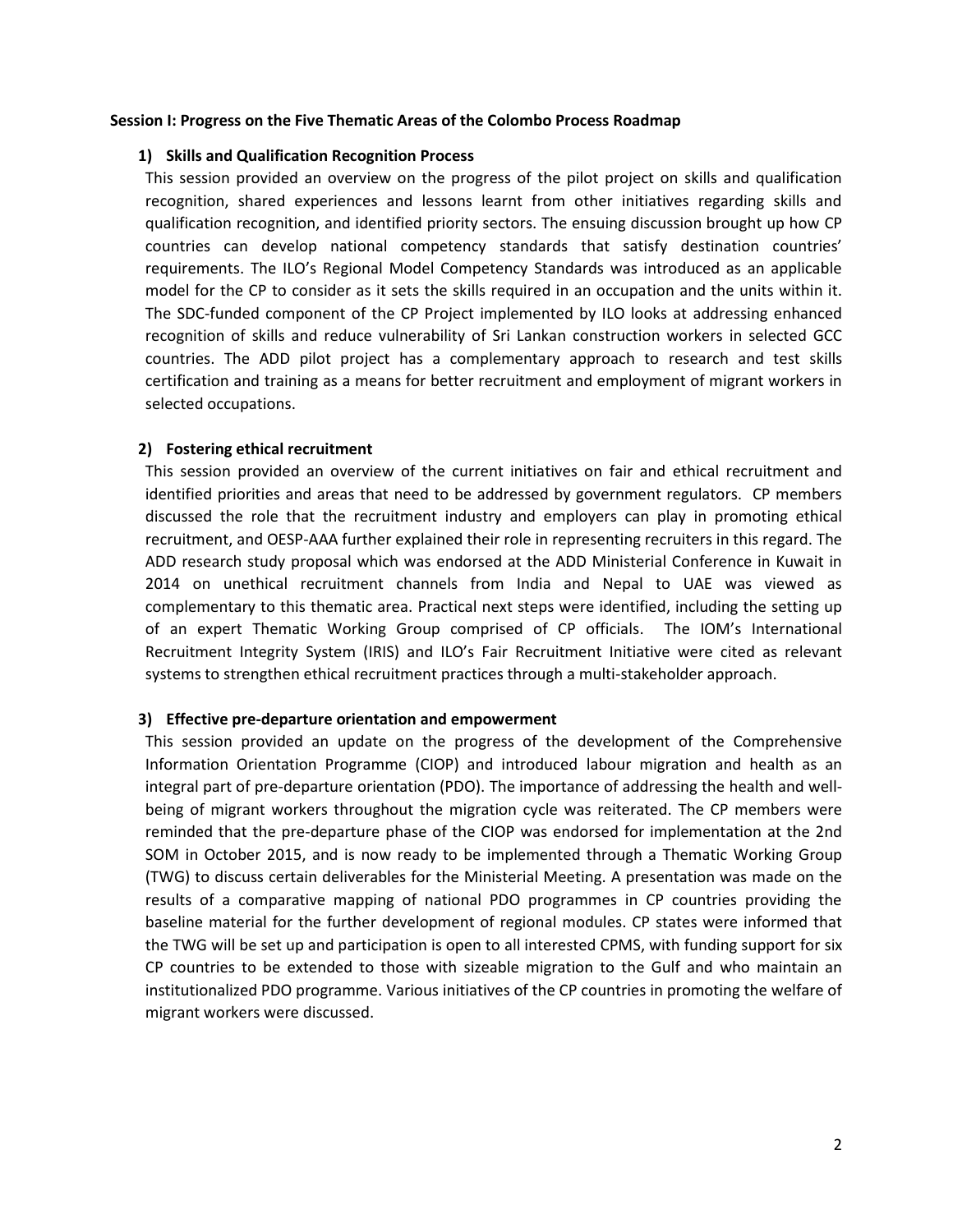### **4) Reducing the costs of remittances transfer**

Panelists in this session provided a comprehensive update on current data concerning remittances globally, practical financial inclusion initiatives, and the importance of developing methodologies to collate accurate data in high-volume CP corridors.

# **5) Enhancing capacities of the Colombo Process participating countries to track labour market trends & Colombo Process Migration Resource Centre in support of CP goals**

Regional perspectives on labour market research were presented, together with practical initiatives in CP countries to develop labour market research cells. This session also included a discussion on the CP Migration Resource Centre and what its terms of reference should be. The session also provided an opportunity for the newly-appointed Technical Expert for the Colombo Process to present how she will support the CP countries and how the CP website is being developed as a resources portal. SDC's provision of financial assistance in support of the thematic priorities of the CP was acknowledged.

### **B. Day two**

### **Session II Briefing On Organizational Matters of the Colombo Process**

Session II was devoted to organizational matters related to the Colombo Process addressed the following issues: –

At the commencement of the Session a re-cap of the day-one proceedings were presented to the forum. It was then followed by a discussion on the following sub-topics:

- I. Self-funding mechanism
- II. Predictable rotation of CP Chair
- III. Expansion of CP membership to include Cambodia
- IV. Rules of participation for non-CP entities
- V. Amendments to CP operating modalities to reflect decisions made on above mentioned areas.

### **I. Self-funding mechanism**

Taking note of the extensive discussions that have taken place over the last 18 months at the Genevabased CP representation both at the expert and PR levels that narrowed down the different formulations into two concrete self-funding options, namely; option A, that envisaged an annual contribution per CP country amounting to USD 8,545, and Option B on a annual contribution of USD 4,545. Following further deliberations pursuant to the second SOM meeting in October 2014, further discussions noted that there is unanimous view that CP needs predictability in the funding and a self-funding mechanism is necessary. Also, there was emerging agreement to consider Option B, without prejudice to any future financing mechanisms or formulations that the CP members wish to discuss and adopt. The meeting following an open deliberation decided to recommend to the next Ministerial Meeting in mid-2016, to adopt self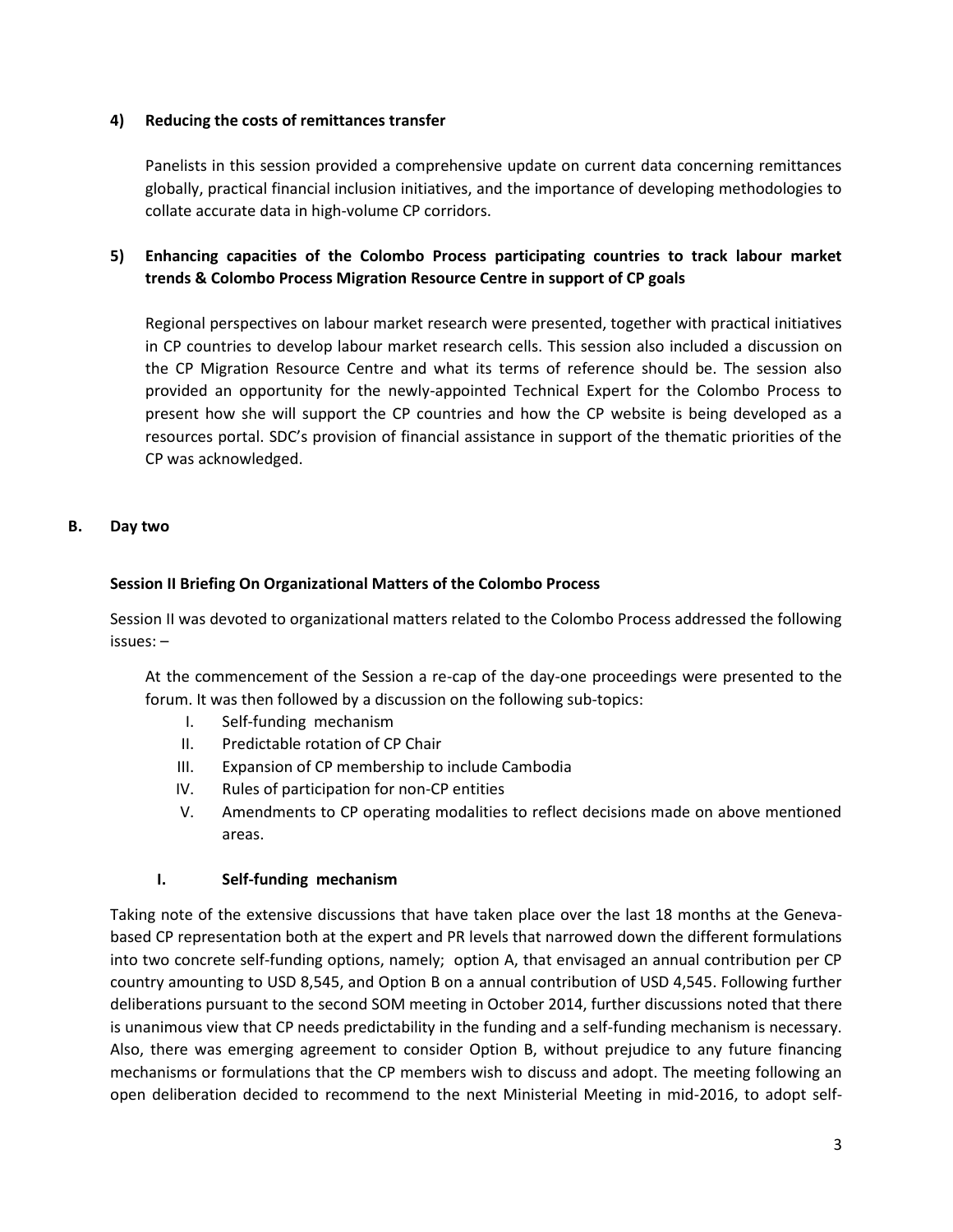funding option 'B'. This is with the understanding that some countries may require to follow certain national procedures, to practically make their respective contributions to the CP Fund, which, once approved by the Ministers in mid-2016, could become operationalized with effect from 31 January of the following year (2017).

# **II. Predictable rotation of CP Chair**

The incumbent Chair-Sri Lanka has indicated its wish to handover the Chairmanship following the completion of the two-year term, at the Ministerial Meeting to be held in mid-2016. This view has been shared in writing through a letter dated 13 July 2015 by the Chair through the CP Members based in Geneva. In this context, it was agreed on the need to have predictable rotation of the Chairmanship, given that an incoming Chair will now have some certainty on funding for conducting the mandatory SOMs and the Ministerial Meetings. It was also discussed on the importance of having a term of two years as envisaged in the operating modalities and that a prospective incoming Chair must express its intention in advance, presumably at a mid-year SOM, so that there can be adequate time for preparation and smooth transfer. This also led to views without firm conclusion, whether the CP should introduce a 'Troika', so that the institutional process will be preserved. Also given the alternative views on whether to follow alphabetical order or to keep the voluntary nature of the rotation as practiced so far, the Meeting agreed to continue further consultations with a view to identify the next Chair before the next Ministerial Meeting.

## **III. Expansion of CP membership to include Cambodia**

Taking note of the written request to the Chair-in-Office by the Government of Cambodia, the Meeting shared their views and unanimously agreed to welcome Cambodia as the newest Member of the CP, and accordingly to recommend to the Ministerial Meeting to expand the Membership of CP. Cambodia will be invited by the Chair-in Office to attend the next Ministerial meeting in 2016.

# **IV. Rules of participation for non-CP entities**

A technical presentation on the Rules related to accommodating non-CP entities was made by IOM. The presentation was based on the elements presented in the 'operating modalities of the CP' adopted by the 2011 Dhaka Ministerial Meeting. Views were expressed to follow the existing criteria already laid out when extending invitations to non-CP entities, taking note of the member-state driven CP process and to ensure open and candid deliberations among CP member states.

# **V. Amendments to CP operating modalities to reflect decisions made on above mentioned areas**

Noting the agreement for adoption of a self-funding mechanism for CP and the expansion of membership, as well as on extending invitations to non-CP entities, it was discussed on a possible reviewing of the existing Operating Modalities of the CP. The SOM agreed to continue discussions on reviewing the operating modalities as appropriate, at Geneva level and report to the next SOM in mid 2016, prior to the Ministerial meeting.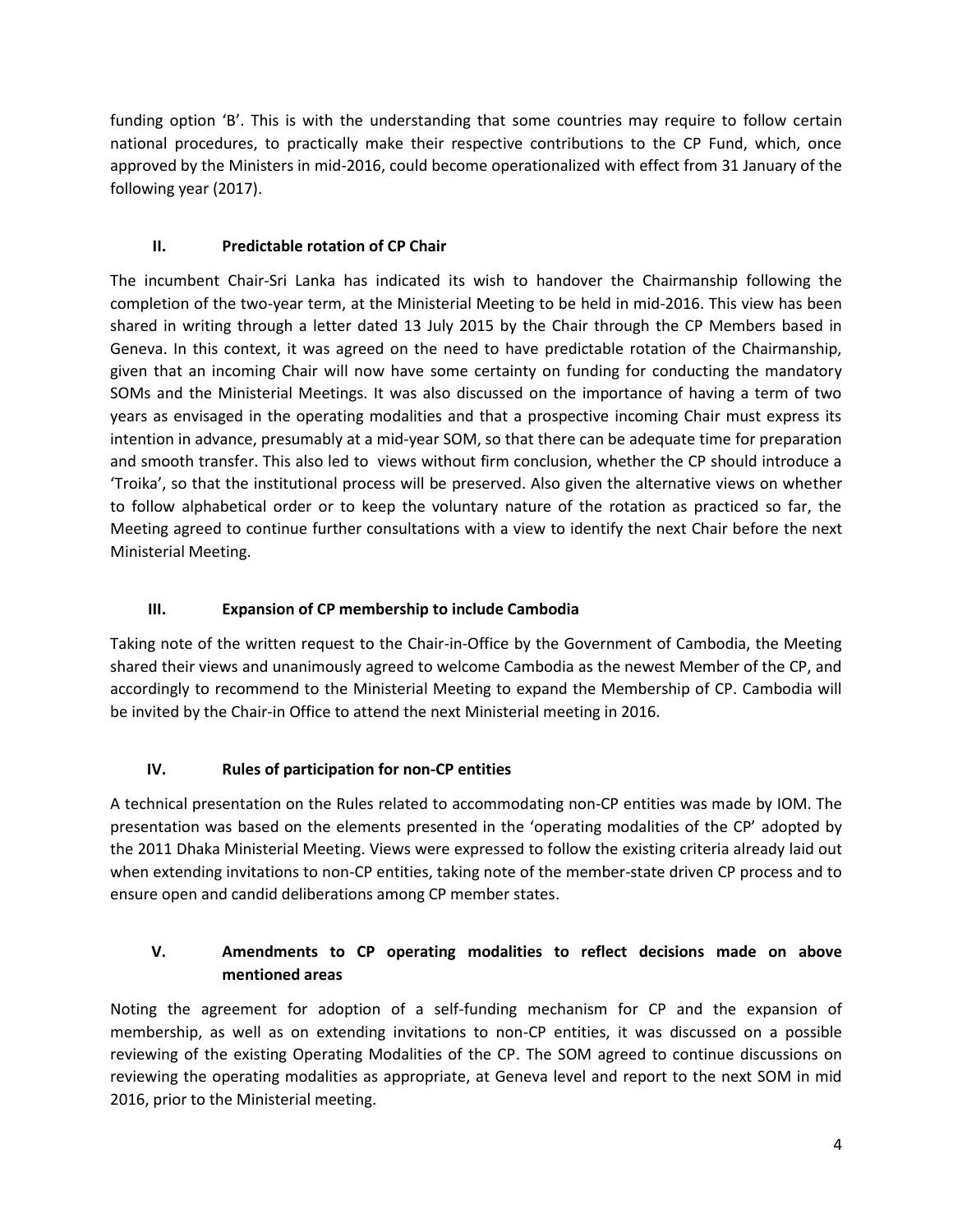The discussion also asked for a clear formulation of TORs for the Colombo Process Migration Resource Centre, which was subsequently re-defined as the Colombo Process Technical Support Unit, and the TORs for which are appended to this document at Annex 1.

#### **Session III Enhancing Cooperation with Other Dialogue Forums:**

The purpose of this session was to engage in an open discussion to explore ways to strengthen cooperation with the ADD and the the GFMD along with enhancing the role of the CP in implementing the migration-related targets of the 2030 Sustainable Development Goals (SDGs).The participation of the CP countries in the ADD was considered as very important given the thematic linkages on protection of labour and skills recognition between countries of origin (supply oriented) and countries of destination (demand oriented). CP members heard from the ADD Permanent Office representative on ways in which the two RCPs can enhance cooperation. The ADD representative suggested that the CP members submit proposals prior to the ADD SOM in February 2016 on identifying national focal points relevant to the thematic areas of the ADD on labour mobility and labour recruitment, and also highlighted the importance of information sharing and linkages between ADD and CP countries in terms of their legislation and legal practices on relevant thematic areas such as ethical recruitment.

The CP members also revisited the need to enhance cooperation with the EU not only through the Asia-EU Dialogue, but through opening the EU labour market to migrant workers from CP countries.

To discuss cooperation with the GFMD, the representative of IOM informed the CP members of the documents that had been made available, including the Chair's Conclusions from the 2015 GFMD Summit and the Bangladesh consultations in preparation for the GFMD 2015 report.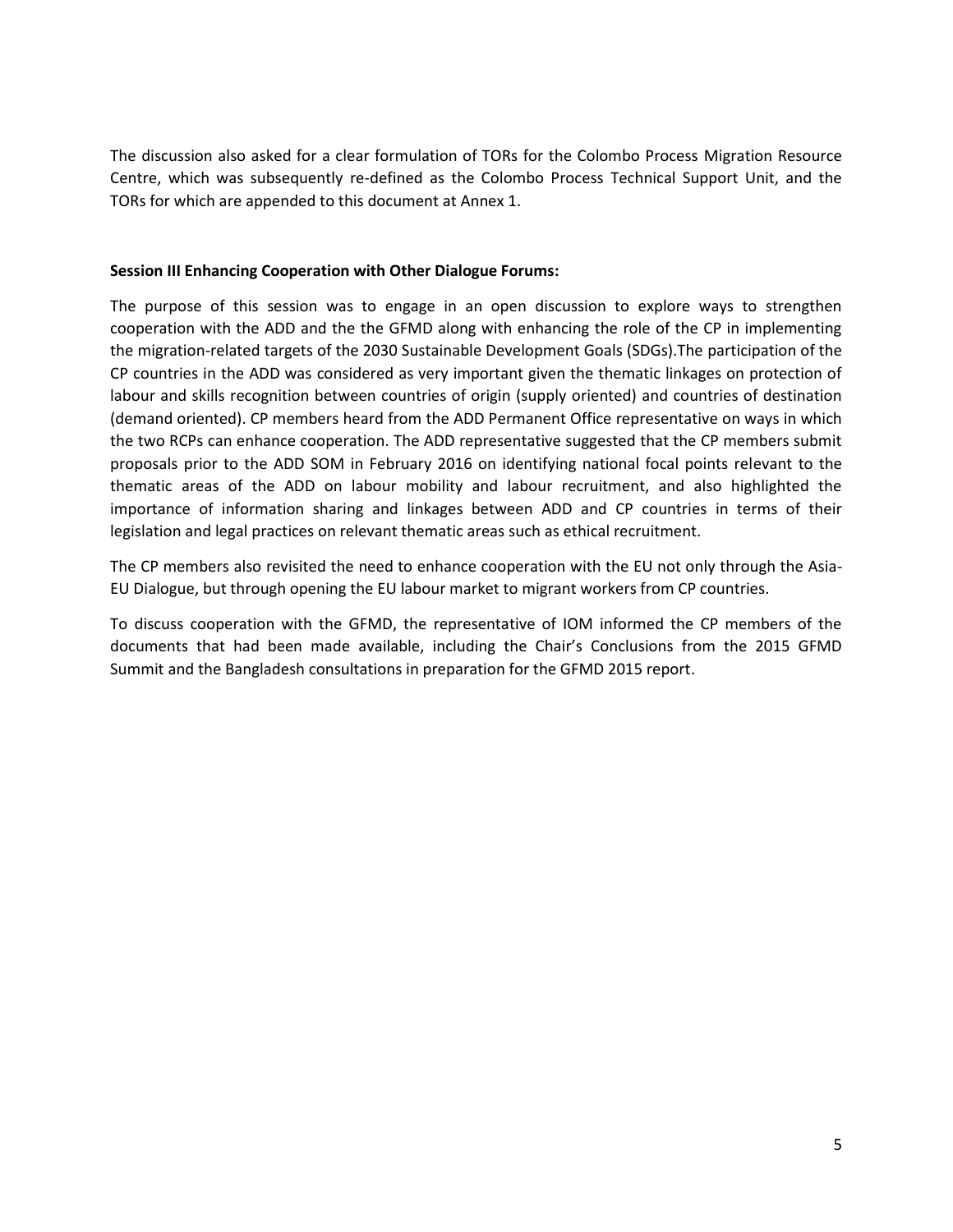### **C. Decisions /Recommendations of the 3rd SOM**

Senior Officials representing the participating countries:

- a) Reiterated that better and increased recognition of the skills and qualifications of workers from CP countries provide a path to enhancing their employability in overseas labour markets, increasing economic outcomes and reducing vulnerability through decent work terms and conditions, and recognised the importance of developing frameworks for skills training and recognition aligned with destination countries, in particular paying due regard to the ILO Regional Competency Standards.
- b) Welcomed the Pilot Project on Skill Development, Documentation and Recognition adopted by the Abu Dhabi Dialogue (ADD) which focuses on selected occupations in the UAE and Kuwait, reiterated the support of the CP for this pilot initiative through supporting the occupational certification of Indian, Pakistani and Sri Lankan construction workers and Filipino workers in other sectors going to these countries. Recommended the wider replication of the pilot initiative in other CP countries, and recognized that the ADD can be a platform for further collaboration and mutual recognition of qualification frameworks;
- c) Acknowledged that promotion of fair and ethical recruitment is an essential component in minimizing exploitation, human trafficking and abuse of labour rights and decided to harmonize policies and regulations within CP countries in line with international standards and also noted the efforts of IOM and ILO for their initiatives in this area, namely the International Recruitment Integrity System (IRIS) and the Fair Recruitment Initiative (FRI).
- d) Recognised the benefit of establishing a Thematic Working Group of experts/focal points from CP countries to promote fair and ethical recruitment and to engage the recruitment industry and employers groups towards creating industry-led support for ethical recruitment.
- e) Discussed the importance of engaging in the development of national indicators for the Sustainable Development Goals (SDGs) pertinent to CP objectives, in particular the goals relating to decent work and safe migration.
- f) Decided to take into account the specific needs and vulnerabilities of female migrant workers in the design and implementation of labour migration policies in the CP.
- g) Recognized the need to heighten pre-employment, pre-departure and post arrival awareness of migrant workers including of their rights and obligations, reiterated the importance of migrant workers being provided with necessary training and orientation, which can contribute to reducing their vulnerability and better social and workplace integration.
- h) Endorsed the implementation plan for the Comprehensive Information and Orientation Programme for Migrant Workers (CIOP) which shall include awareness of health and well-being, and will lead to the development of Regional Modules for pre-departure training (PDO), a Regional Guide for the PDO Modules, a Regional Guide for a Programme Management System, a PDO Trainers Training, and a pilot run of the regional modules.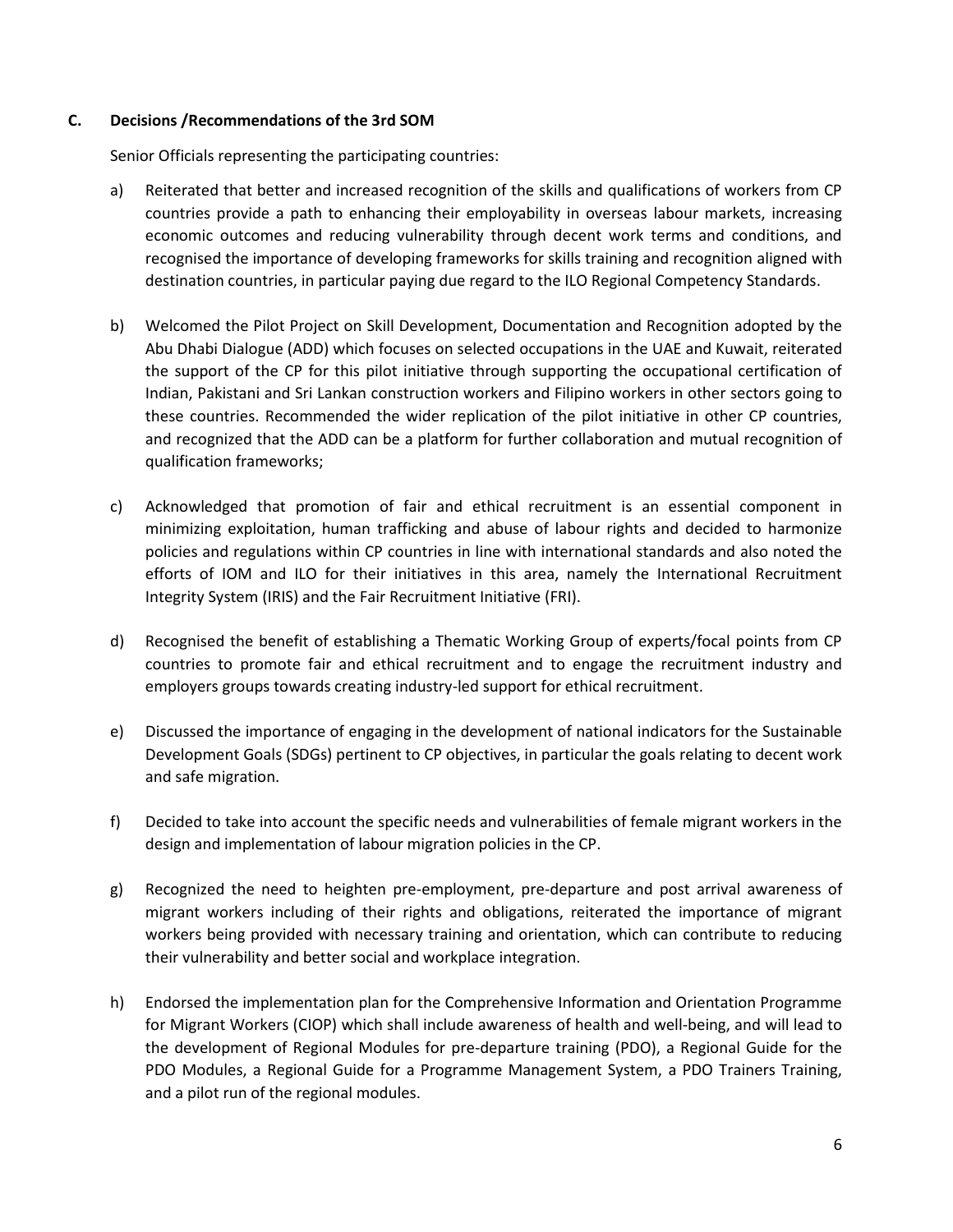- i) Recognized that the CIOP was adopted as a regional initiative of the Abu Dhabi Dialogue (ADD) and reiterated support for the CIOP and further collaboration with destination countries in the ADD for the development of other components of the CIOP including post-arrival training, and endorsed the establishment of a Technical Working Group of origin and destination countries in the ADD, and suggested participation of selected CP countries in the TWG;
- j) Agreed to consider health issues within the relevant thematic priorities of the CP, given the importance of promoting health and wellbeing of migrant workers throughout the migration cycle, and to promote discussions on enhancing accessibility to health care services, so that migrant workers can contribute to the social and economic development of communities of origin and destination, considering that the SDGs have stipulated the importance of universal health coverage.
- k) Recognized the universal efforts to reduce remittance transaction costs to less than 3% as stipulated in the 2030 Agenda for the Sustainable Development Goals, and reiterated the desire to support efforts to develop methodology to provide real-time data on transfer costs which will allow migrant workers to utilise the most cost-effective money transfer channels.
- l) Agreed to consider enhancing efforts at national level, to empower migrant workers and their families on decision-making on financial management through financial education and engaging financial institutions and local stakeholders.
- m) Emphasized that the capacity to analyse labour market requirements and trends in destination countries are an important pre-requisite for any sending/originating country when planning, designing and implementing its labour migration policies and in this context, agreed to produce a labour market research Operational Guide that will facilitate the documentation of labour market trends in destination countries and analyze potential areas of demand.
- n) Welcomed the setting up of a Colombo Process Technical Support Unit (CPTSU) in Colombo, Sri Lanka, to provide support to all the CP countries in pursuing the goals and actions set in the current five thematic priorities of the CP and any other areas that the CP would agree in the future. The Unit being primarily a CP member-state driven process was emphasized and the TORs as at Annex 1, were agreed on for the operationalization of this Unit. It was agreed that the CPTSU will consist of an upgraded CP website, an online resources repository, and an office in Colombo staffed by a Technical Expert with financial assistance from the SDC.
- o) Decided to recommend to the next Ministerial Meeting adoption of Option 'B' of the proposed selffunding formula, without prejudice to a future possibility to adopt an alternative financing model for the CP; envisaging the following commitments by each CP member State; an annual contribution of USD 4,545 to facilitate holding of one two-day SOM and a second two-day SOM followed by a one-day Ministerial Meeting, and accordingly also agreed to amend the Operating Modalities of the CP on this matter.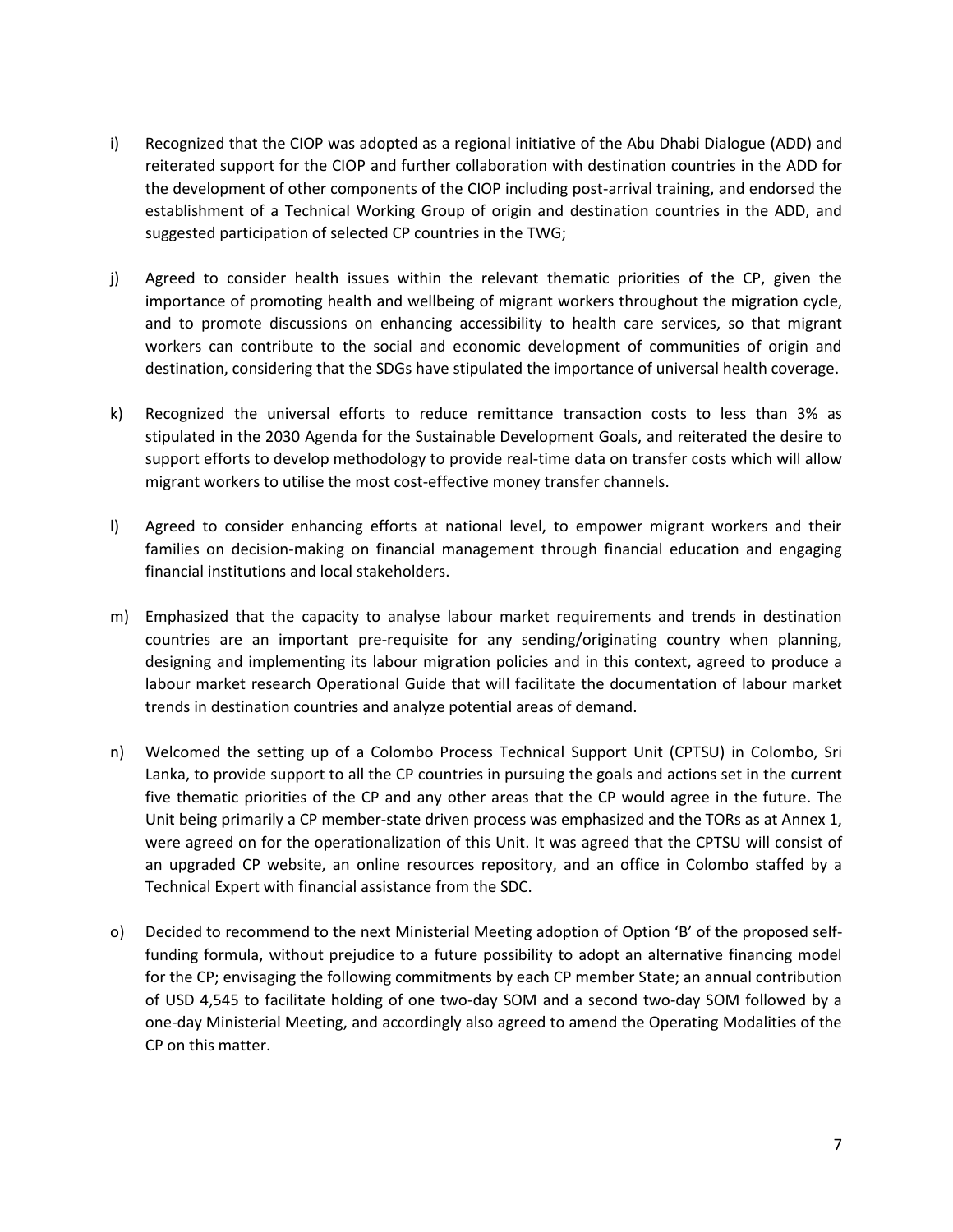- p) Decided unanimously, to recommend to the Ministerial Meeting to welcome Cambodia as a member of the CP having considered its formal request to the Chair-in-Office, and accordingly to extend an invitation to Cambodia to attend the next Ministerial Meeting in Colombo.
- q) Agreed to continue consultations with a view to identify the next Chair before the next Ministerial meeting, ensuring the principle of rotation on an alphabetical and voluntary basis, in order to ensure predictability.
- r) Decided also, to continue consultations in Geneva to consider a unified policy on inviting non-CP entities into the CP meetings and discussions.
- s) Agreed to consider reviewing as necessary, the existing operating modalities of the CP adopted by the 2011 Dhaka Ministerial Meeting, and report to the next SOM in mid-2016 for the approval of the Ministerial Meeting.
- t) Emphasized the interest of CP states in enhancing cooperation and coordination between the CP, ADD and other labour migration mechanisms and Regional Consultative Processes, with a view to enhancing understanding and sharing experiences for mutual benefit. Accordingly it was decided to request that the CP Chair would continue to present the perspectives of the CP and its common positions at the meetings of ADD, GFMD and other labour-migration RCPs as appropriate.
- u) Recognized ways to enhance further joint activities supported by the ADD and the CP on common thematic areas, including the need to identify national focal points relevant to the thematic areas of the ADD on labour mobility and recruitment, consultation among CP country missions in receiving countries on common concerns. It is also proposed to have a mechanism for information sharing between the CP and ADD such as on legislation and legal practices with respect to ethical labour recruitment and other relevant areas.
- v) Welcomed the hosting of the next Senior Officials Meeting and the Ministerial Meeting in Colombo in 2016.

Adopted in Colombo, Sri Lanka on  $5<sup>th</sup>$  November 2015 by the attending Senior Officials of the following countries; Afghanistan, Bangladesh, China, India, Indonesia, Nepal, Pakistan, Philippines, Sri Lanka, Thailand and Vietnam.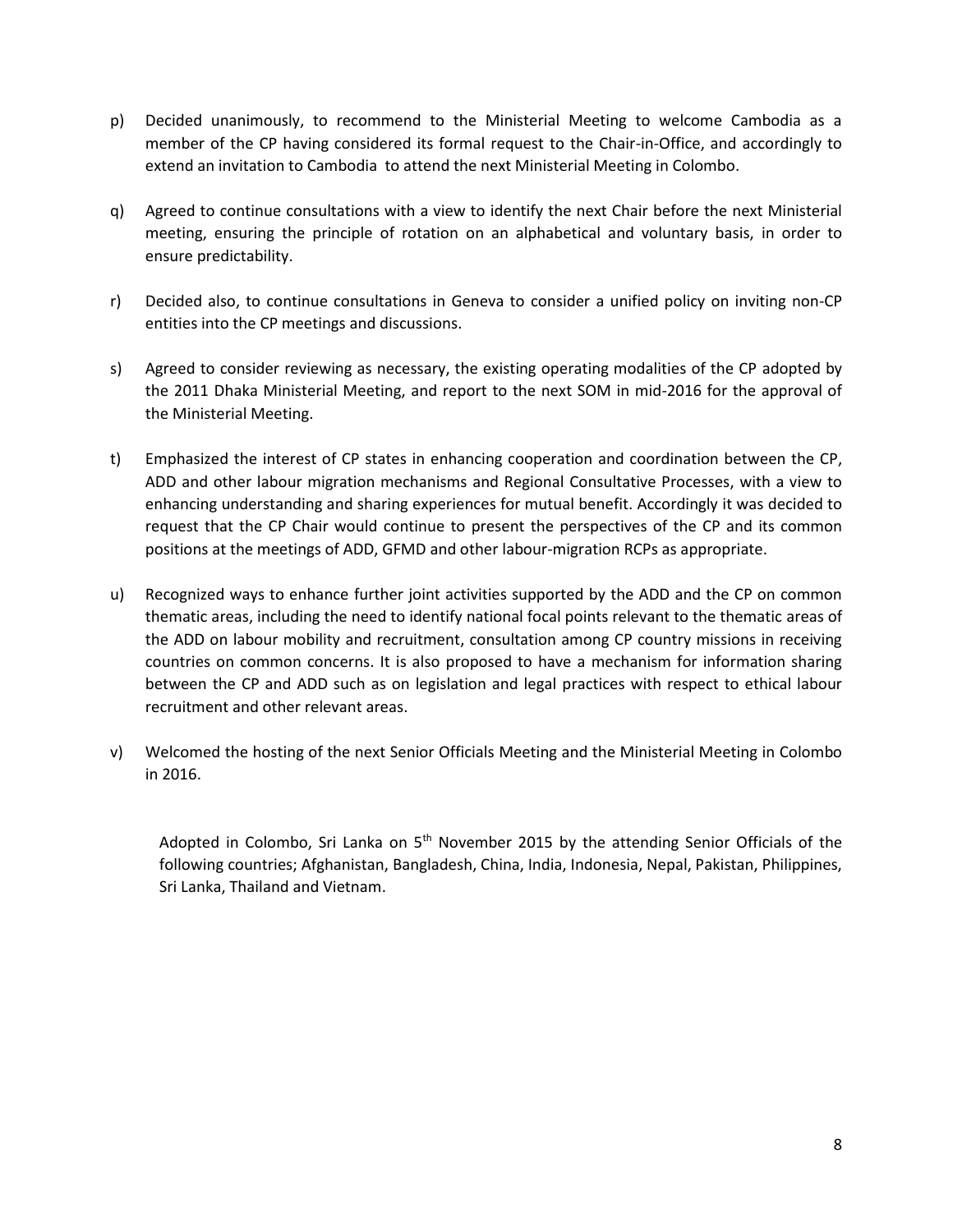Annex I

Final 5<sup>th</sup> November 2015 3 rd SOM-Colombo

# **Terms of Reference: Colombo Process Technical Support Unit (CP TSU)**

1. Description

Colombo Process Technical Support Unit (CP TSU) will support all the CP Member States (CP MS) in pursuing the CP goals and objectives. It will facilitate and support the implementation of the actions agreed by the CP MS in its collective efforts as a Regional Consultative Process (RCP).

2. Objective

CP TSU will support all the CP MS in pursuing the goals and actions set presently in the five thematic areas of the current CP Strategic Vision (skills and qualification recognition, fostering ethical recruitment, effective pre-departure orientation and empowerment, reducing the cost of remittances, and, enhancing the capacities of CP MS to track labour market trends in support of CP Goals). It is primarily CP MS driven and the focused thematic areas may be expanded in future as per mutual consensus among CP MS.

# 3. Management

The CP Chair-in-Office with the support of CP MS will oversee the activities of CP TSU. A Technical Expert, recruited by IOM and guided by the Chair and CP MS, will facilitate the implementation of the endorsed tasks below initially for a period of four years.

# 4. Key Tasks

Key tasks of CP TSU are to be defined through discussions among CP MS. For the first four years, the following activities are envisaged:

 Support the convening of the Thematic Areas Working Group (hereinafter referred to as TAWG) Meetings at capital level. The nature of these TAWGs, comprising of a voluntary group of CP MS, will be informal and each TAWG will be led by a CP Member State with relevant expertise and interest in the particular area as the lead country.